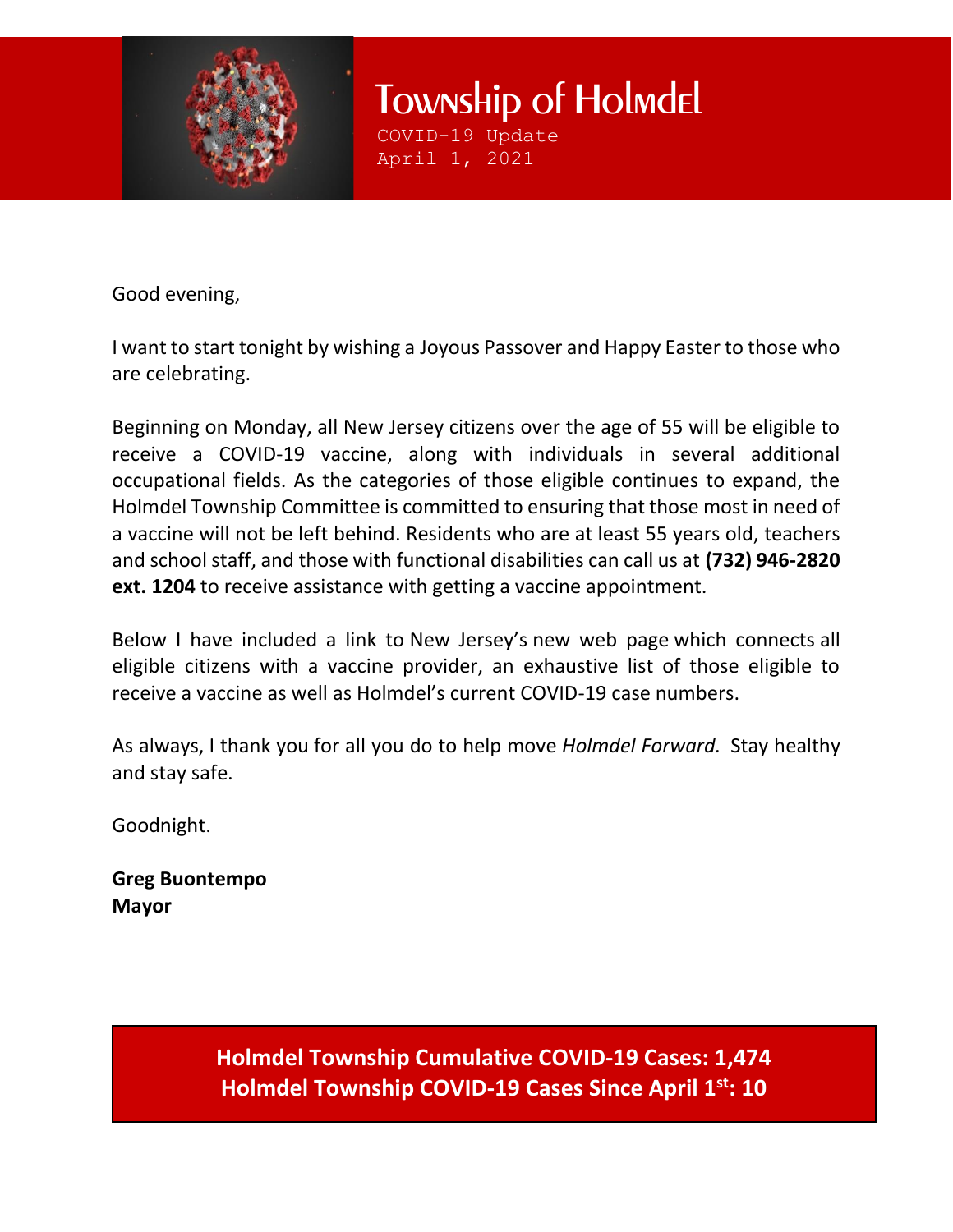# **New Jersey COVID-19 Vaccine Finder:** <https://covid19.nj.gov/pages/finder>

#### **New Jersey Vaccine Mega Sites:**

1. Rockaway Townsquare Mall,

Rockaway **(OPEN)**: [https://www.atlantichealth.org/conditions](https://www.atlantichealth.org/conditions-treatments/coronavirus-covid-19/covid-vaccine/schedule-vaccine-appointment.html)[treatments/coronavirus-covid-19/covid-vaccine/schedule-vaccine](https://www.atlantichealth.org/conditions-treatments/coronavirus-covid-19/covid-vaccine/schedule-vaccine-appointment.html)[appointment.html](https://www.atlantichealth.org/conditions-treatments/coronavirus-covid-19/covid-vaccine/schedule-vaccine-appointment.html)

2. NJ Convention and Exposition Center,

Edison **(OPEN)**: [https://www.rwjbh.org/patients-visitors/what-you-need-to-know](https://www.rwjbh.org/patients-visitors/what-you-need-to-know-about-covid-19/schedule-a-vaccine/covid-19-vaccine-appointment-request-form/)[about-covid-19/schedule-a-vaccine/covid-19-vaccine-appointment-request-form/](https://www.rwjbh.org/patients-visitors/what-you-need-to-know-about-covid-19/schedule-a-vaccine/covid-19-vaccine-appointment-request-form/)

- 3. Moorestown Mall, Moorestown **(OPEN)**: <https://www.virtua.org/vaccine>
- 4. Rowan University, Sewell **(OPEN):** <https://www.rcsj.edu/vaccine>
- 5. The Meadowlands Complex, East
- Rutherford **(OPEN):** <https://www.hackensackmeridianhealth.org/covid19/>
- 6. Atlantic City Convention Center, Atlantic City **(OPEN):** <https://vaccination.atlanticare.org/default.aspx>

### **Visiting Nurses Association Vaccine Site at Bell Works:**

<https://vnachc.org/>

### **Bayshore Medical Center Vaccine**

**Registration:** <https://www.hackensackmeridianhealth.org/covid19/>

# **List of Medical Conditions Eligible to Receive a Vaccine (age 16-64)**:

- Asthma
- Cancer
- Cerebrovascular disease
- Chronic Kidney Disease
- Chronic Obstructive Pulmonary Disease (COPD)
- Cystic fibrosis
- Down Syndrome
- Heart Conditions (heart failure, coronary artery disease, cardiomyopathy, etc)
- Hypertension or high blood pressure
- Neurologic conditions, such as dementia
- Liver disease
- Obesity
- Pulmonary fibrosis (having damaged or scarred lung tissues)
- Thalassemia (a type of blood disorder)
- Sickle Cell Disease
- Type-2 Diabetes
- Type-1 Diabetes
- Chronic smoker
- *Individuals with Intellectual and Developmental Disabilities (as of April 5)*